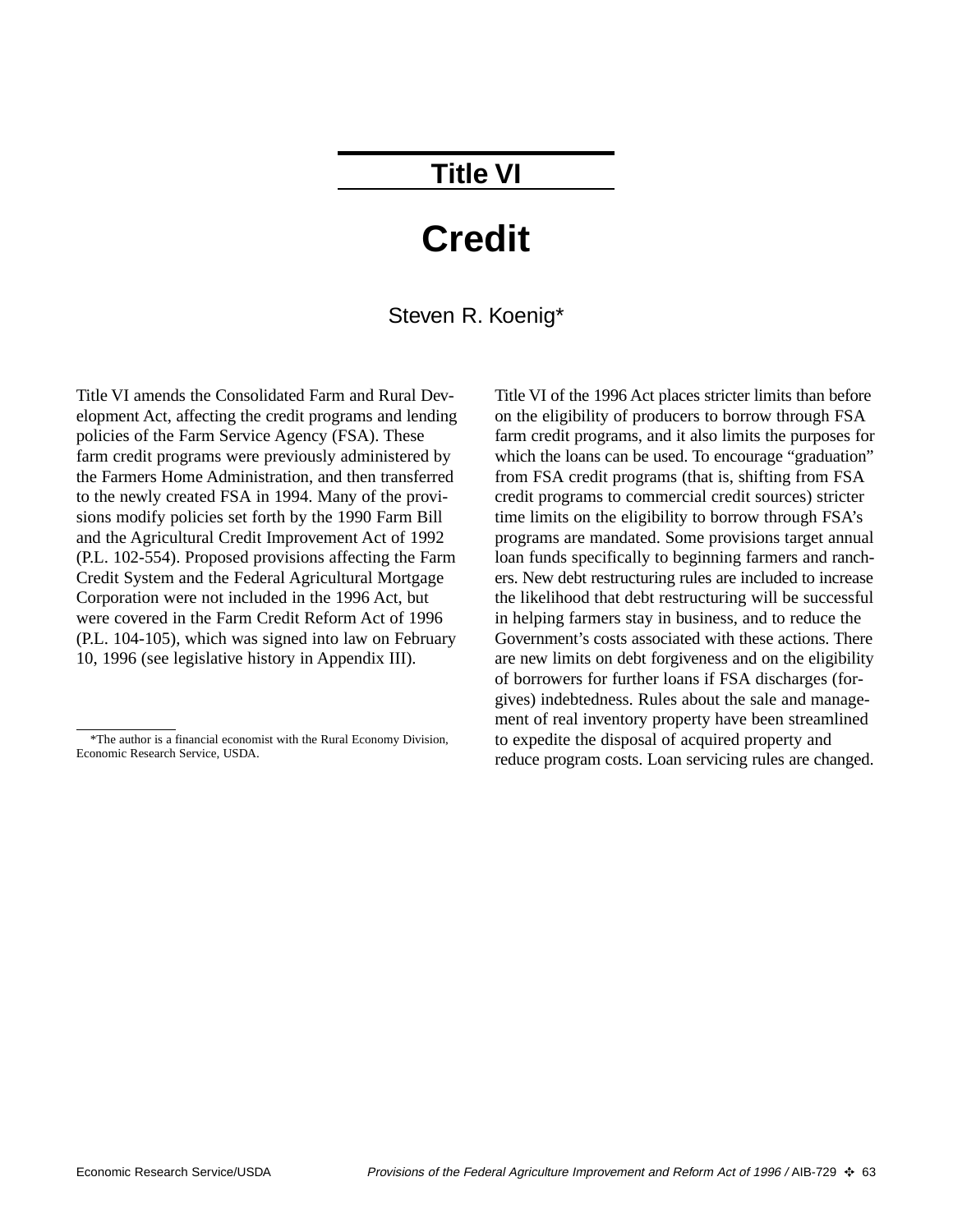### **Subtitle A**

### **Farm Ownership Loans**

Farm ownership loans are made directly by FSA or through USDA guarantees of loans made by commercial or cooperative lenders. These loans can be made at subsidized interest rates for the purchase, improvement, or refinancing of farm and ranch land. The 1996 Act restricts direct farm ownership loan program eligibility to discourage long-term use of FSA credit programs. New loans can now only be made to applicants who have operated a farm for at least 3 years and who are qualified beginning farmers (less than 10 years of farming experience), or have not received a previous direct farm ownership loan, or have not received a direct farm ownership loan more than 10 years before the date the new loan would be made.

A transitional rule is provided for borrowers with outstanding direct farm ownership loans at the time of enactment of the 1996 Act. For borrowers that have had such loans for less than 5 years, another 10 years of program eligibility remains. For those borrowers that have had such a loan for 5 or more years, another 5 years of program eligibility remains. Previous FSA

youth loans are not to be considered when determining eligibility. No such eligibility restrictions were placed on guaranteed farm ownership loans.

Authority for making nonfarm loans was eliminated. Purposes no longer authorized include the financing or refinancing of nonfarm business enterprises, such as roadside sales stands, waste pollution abatement facilities, recreational uses and facilities, rural business enterprises, and nonfossil fuel energy systems. Little or no lending has been done for these purposes in recent years. Authorized purposes include: acquiring, enlarging, or making capital improvements to a farm or ranch; paying costs to promote soil and water conservation and protection; and paying loan closing costs. However, FSA can no longer make direct farm ownership loans to refinance existing indebtedness. The Secretary can now provide a 95-percent guarantee on private sector loans used to refinance direct loan debts. This latter provision is designed to facilitate graduation of existing direct loan program borrowers to commercial credit sources.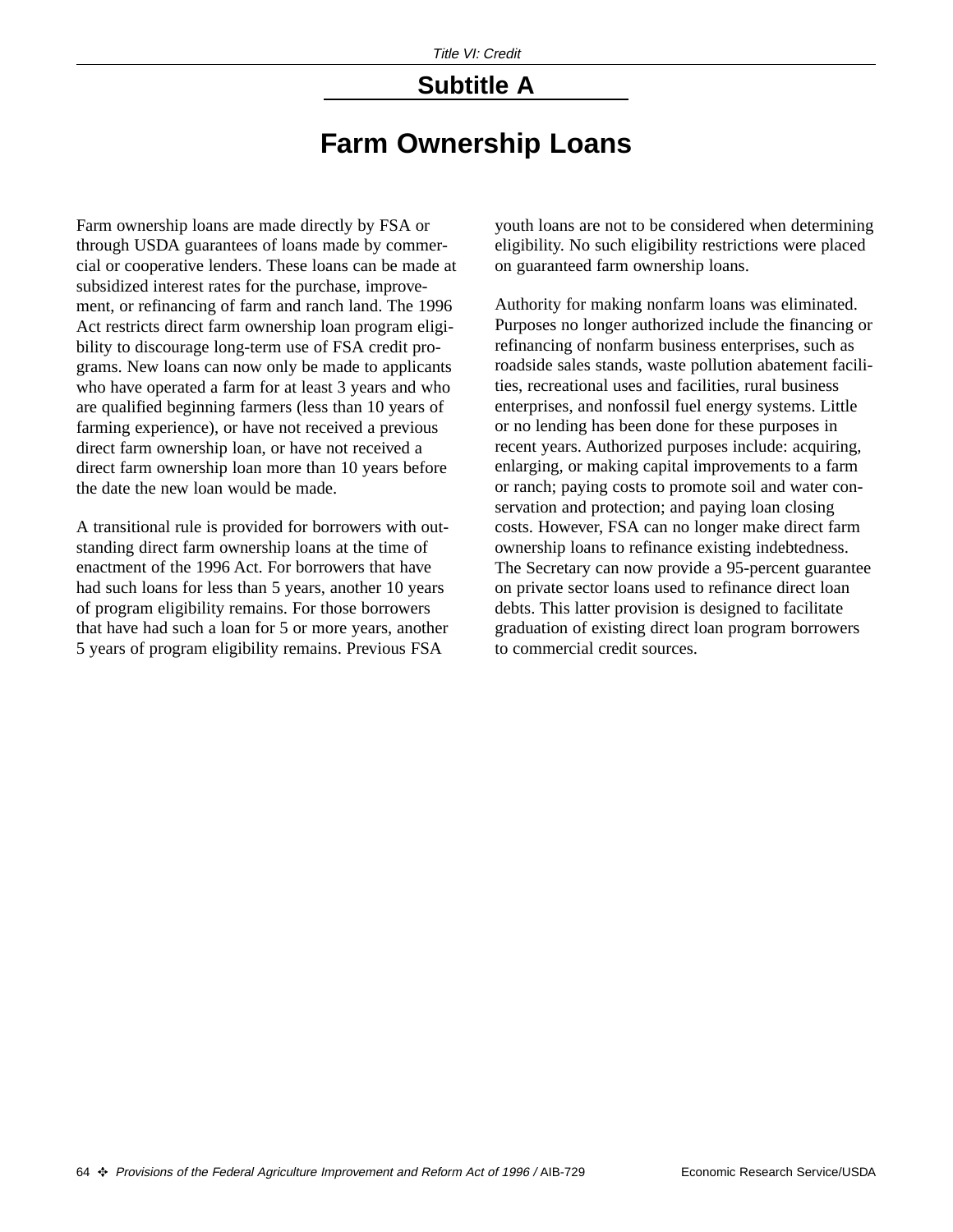# **Subtitle B**

### **Operating Loans**

Direct and guaranteed operating loans provide subsidized and nonsubsidized credit for a range of purposes, such as the financing of annual operating expenses or capital purchases and certain debt refinancing. The 1996 Act adds restrictions on the eligibility of persons for direct farm operating loans. Under the Agricultural Credit Improvement Act of 1992 (P.L. 102-554) an applicant became ineligible for a new direct operating loan after receiving annual direct operating loans for 10 years. Borrowers also became ineligible for additional guaranteed loans after receiving either direct or guaranteed operating loans for a total of 15 years. The 1996 Act modifies eligibility for direct operating loans by restricting it to qualified beginning farmer applicants who have operated a farm or ranch for not more than 5 years or who have received direct operating loans in no more than 6 previous years. A transitional rule provides applicants with another 3 years of eligibility if they had a direct operating loans in 4 or more years prior to enactment. Previous youth loans are not to be considered when determining eligibility caps.

The 1996 Act eliminates the authority to use operating loans for the financing of nonfarm business enterprises, such as roadside sales stands, pollution abatement and control projects, recreational uses and facilities, rural business enterprises, and nonfossil fuel energy systems. The refinancing of indebtedness under the direct operating loan program is now limited to persons who refinanced a direct or guaranteed operating

loan fewer than five times before and who are existing direct loan program borrowers that have suffered a qualifying loss because of a natural disaster or is an applicant refinancing loans obtained outside the FSA.

New authority was granted to FSA to make direct operating line-of-credit loans. Such loans allow borrowers to increase their total loan balance up to a predetermined amount over a set period of years by drawing out money as needed. This eliminates costly and time-consuming annual applications and approvals. Line-of-credit loan terms can not exceed 5 years, and if an advance or withdrawal is made during a year, then the loan is counted against program eligibility time caps. If a borrower fails to meet scheduled payments, then no further withdrawals are permitted unless failure to pay was due to conditions beyond the control of the borrower, and the scheduled payments are made up by the end of a marketing period.

Rules governing nonsupervised operating loan accounts are modified. These are discretionary loan accounts in which the borrower can withdraw funds for family subsistence. Provisions that had allowed transfers from these accounts for other purposes and had allowed other adjustments are eliminated. Now the new maximum amount that can be in these accounts is either 10 percent of the operating loan, \$5,000, or an amount equivalent to 3 calendar months of family subsistence needs, whichever is smaller.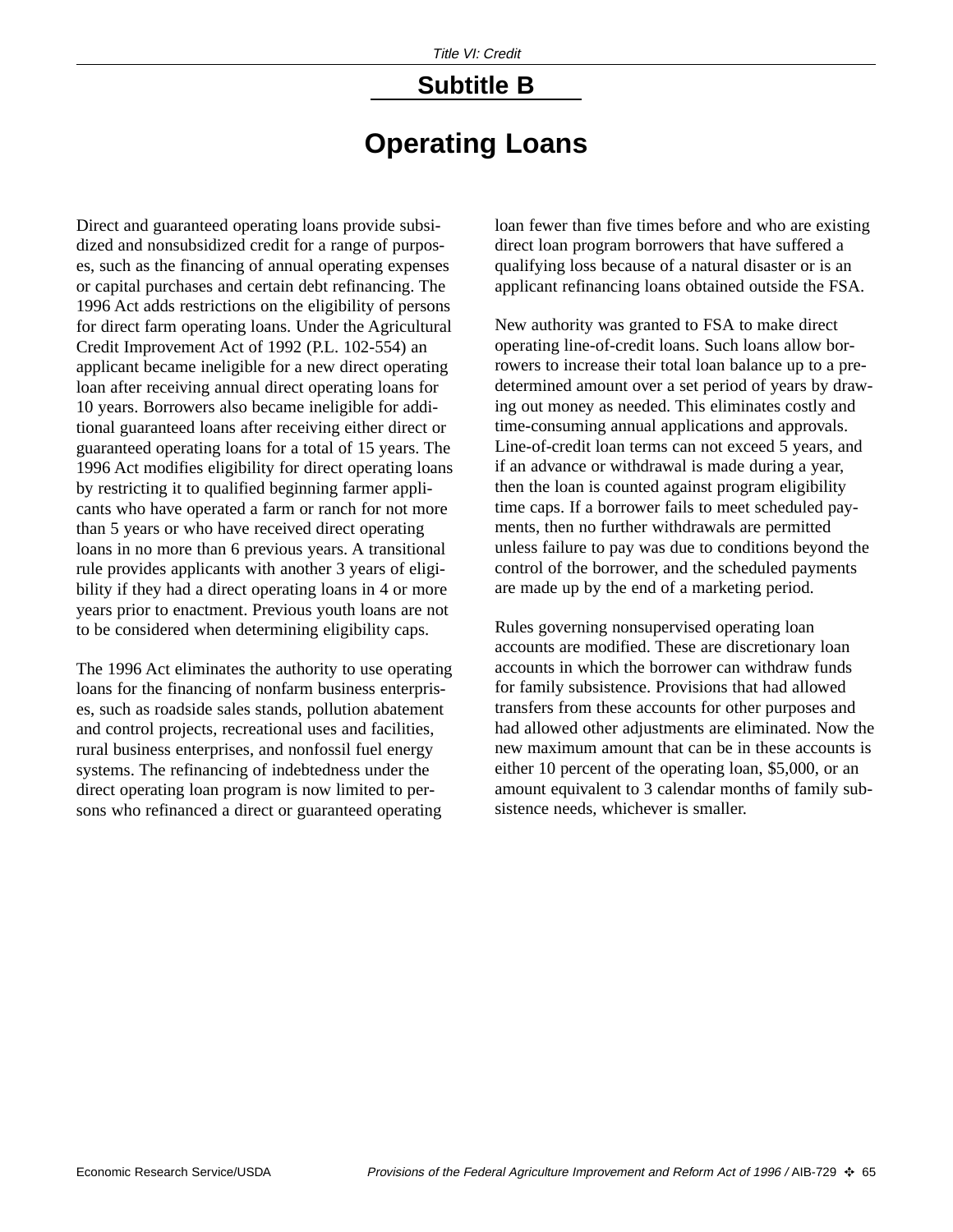# **Subtitle C**

### **Emergency Loans**

Changes were made to the Emergency Disaster Loan Program to reduce program costs. Stricter eligibility requirements are applied, asset valuation procedures are revised, and total indebtedness is capped. Emergency disaster loans help farmers recover from actual production or physical losses inflicted by natural disasters in counties designated as disaster areas by the Secretary.

The 1996 Act tightens eligibility for the program by lowering the waiver on the "credit-elsewhere test" from \$300,000 to \$100,000. This means that for emergency loan requests over \$100,000, the applicant must provide FSA with written confirmations from two commercial creditors that the requested credit could not be obtained. One written denial of credit for emergency loan requests under \$100,000 may be required by FSA.

Maximum borrower indebtedness under the program is now capped at \$500,000. Under prior law, the cap only applied to a particular disaster, allowing total program indebtedness for a borrower to exceed \$500,000. The value of assets used as collateral for an emergency loan will also now be set equal to the value on the day before the disaster. Prior law had directed the Secretary to use the higher of the value on the day prior to the governor's request to the Secretary for a disaster designation or the value of 1 year and 1 day prior to the governor's request for disaster designation. Limiting asset valuations to the prior day will make valuations more consistent and reflective of current values, and be less administratively cumbersome to obtain. Also, applicants with financing requests associated with a change in operations must demonstrate that the change is necessitated by the natural disaster, and not simply based on the desire of the applicant, as previously allowed.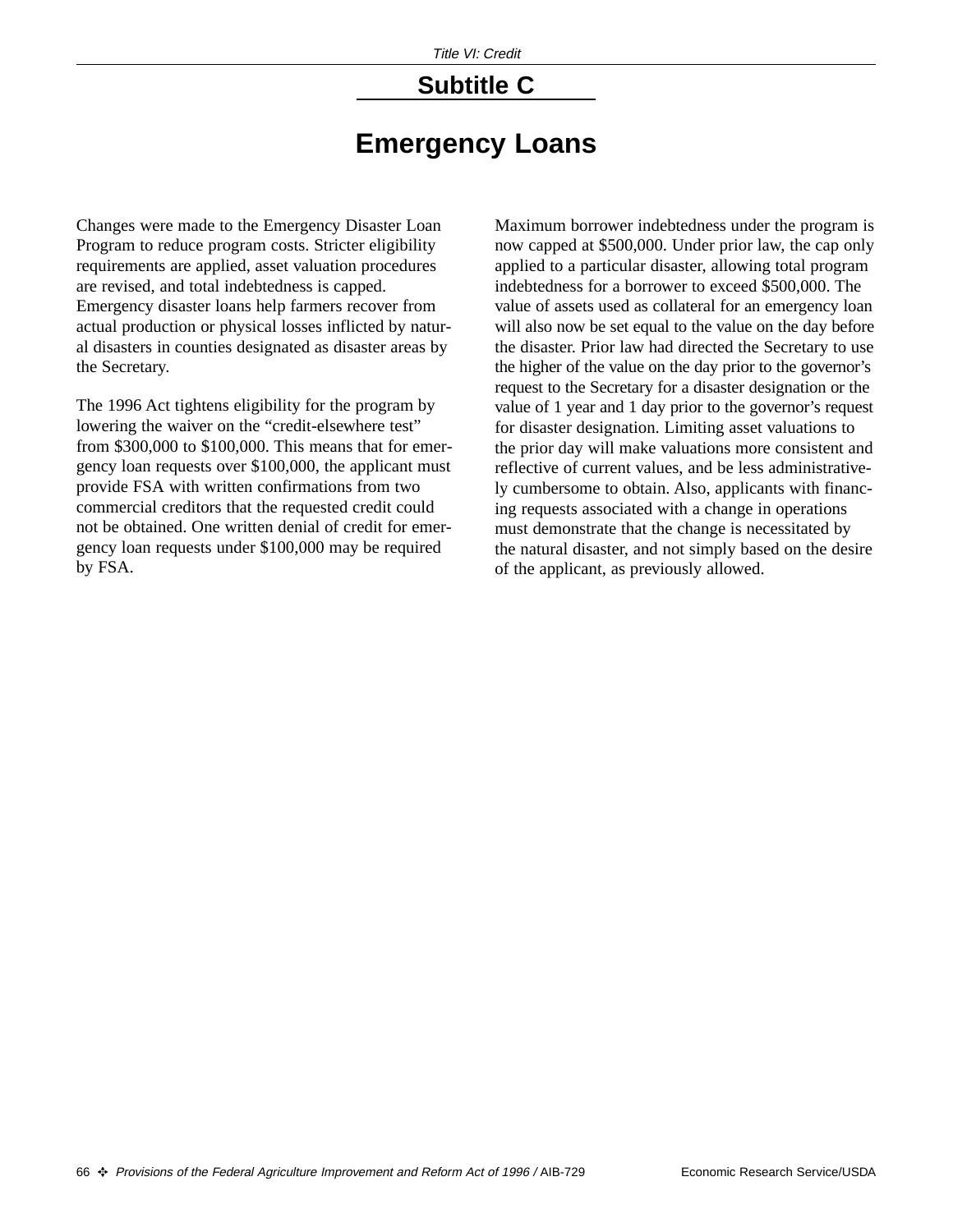### **Subtitle D**

### **Administrative Procedures**

This subtitle covers various procedures for determining who will get loans in the future, how much money is available for loans, when and how debt restructuring will occur, as well as rules for managing and reselling real property assets of the Government, and other topics.

#### **Beginning Farmer Assistance**

Numerous provisions in the credit title provide assistance to beginning farmers—those producers with less than 10 years experience operating a farm or ranch. To qualify as a beginning farmer, the 1996 Act increased the maximum acreage an applicant can own from the previous 15 percent to 25 percent of the median acreage in the county where farm operations of the applicant are located, using data from the most recent Census of Agriculture. The mean is used though because the median is unavailable from the Census. This eligibility test no longer applies to farm operating loan programs.

Under the down payment loan program (section 310E) for beginning farmers, FSA may now guarantee up to 95 percent of a farm ownership loan used to acquire a farm or ranch. FSA can also guarantee up to 95 percent of an operating loan made to farm operators participating in the down payment program, but only if they have a direct farm ownership loan outstanding. Previously, FSA could only guarantee up to 90 percent for these situations.

The FSA may now also provide reduced interest rates on direct farm ownership loans made under joint financing arrangements. This will further benefit beginning farmers. Under such arrangements, when a lender other than FSA provides 50 percent or more of the amount financed in a farm ownership transaction, FSA may charge preferential annual interest rates of as little as 4 percent on the portion of financing it provides through its direct farm ownership program. Authority for the special operating loan assistance program for beginning farmers (section 318) was repealed by the 1996 Act. This program had been authorized by the Agricultural

Credit Improvement Act of 1992, but it was seldom used because of numerous eligibility restrictions.

#### **Authorized Loan Amounts**

The credit title spells out annual loan program authorization levels for each fiscal year, 1996 through 2002. Specific amounts are set by annual and supplemental appropriation bills. Funding levels throughout the period are set at a maximum of \$85 million for direct farm ownership loans and \$500 million for direct operating loans. For guaranteed farm ownership loans, authorized loan levels gradually rise from \$600 million in fiscal 1996 to \$750 million in fiscal 2000 and subsequent years. Annual guaranteed operating loan authority gradually rises from \$1.9 billion to \$2.1 billion during same period. These authorities are comparable with current funding levels.

#### **Targeting of Authorized Loan Amount**

Authorized loan amounts are targeted to specific programs and specific types of borrowers using new targeting formulas. For direct farm ownership loans, 70 percent of the total loan making authority must be reserved for qualified beginning farmers until the beginning of the last month of the fiscal year. Only after September 1 can FSA allocate any unused portion of the targeted annual authority to other applicants. Of the 70 percent targeted to beginning farmers, 60 percent must be reserved for the down payment loan program (section 310E) until April 1 of each fiscal year.

Other programs require similar targeting. Until September 1 of fiscal years 1996 through 1998, 25 percent of total direct operating loan authority must be held in reserve for beginning farmers. This level rises to 30 percent for fiscal year 1999 and 35 percent for fiscal year 2000 and beyond. Until April 1 of each year, 25 percent of guaranteed farm ownership authori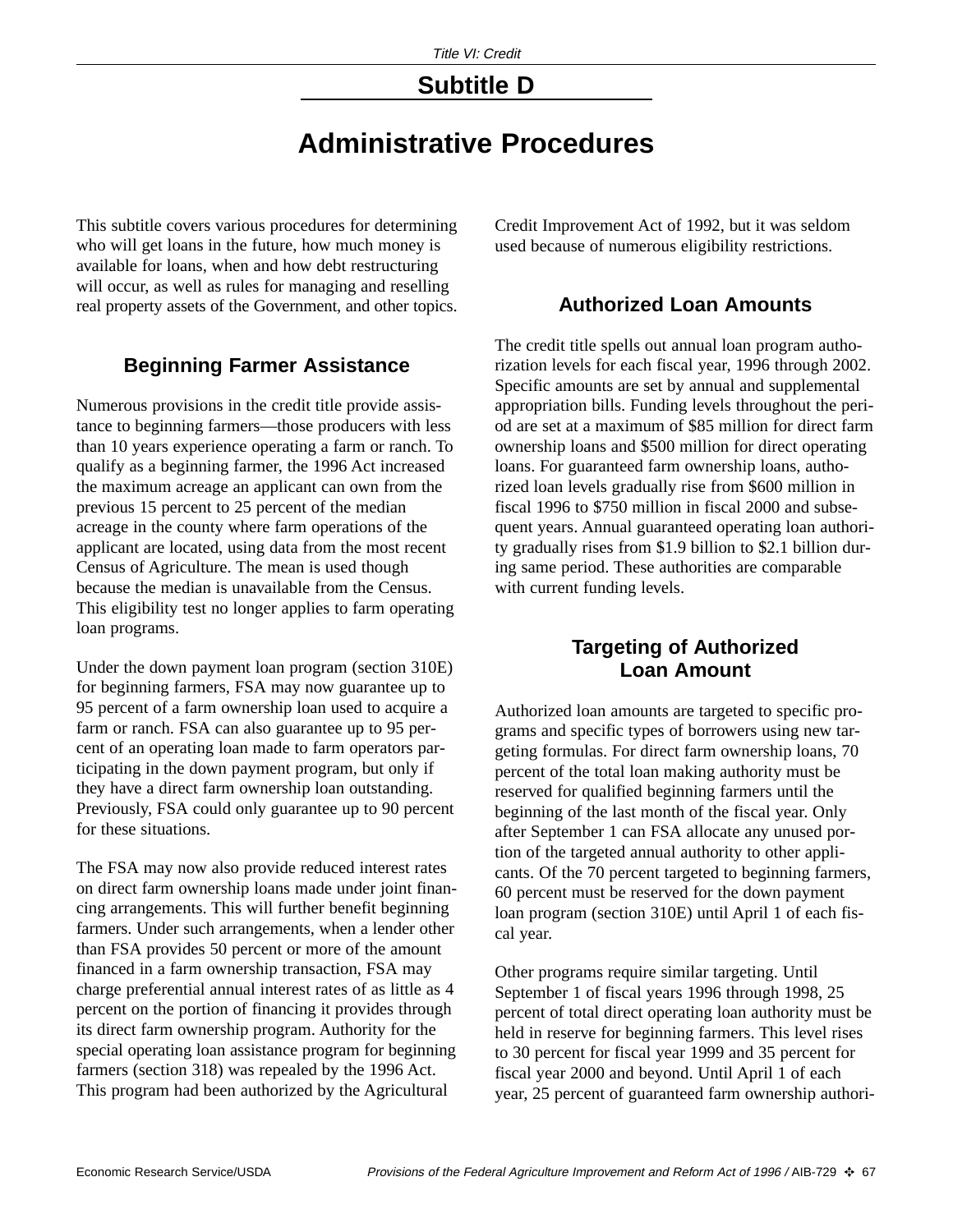ty and 40 percent of guaranteed operating loan authority must be reserved for qualified beginning farmer applicants.

Some reserved funds may be transferred among different uses. If sufficient funding is not available to meet program needs of the down payment loan program for beginning farmers, then beginning August 1 of each fiscal year, the Secretary must use available unsubsidized guaranteed farm operating loan funds to fund these direct farm ownership loans. Also, by September 1, the Secretary must make available this same unused funding authority to all qualified beginning farmers applying for direct farm ownership loans if sufficient loan funds are not available to meet demand. However, all guaranteed operating loan applications approved for a given year must be satisfied first.

FSA may also redirect unused emergency loan funds to finance credit sales of farm real estate acquired by FSA. FSA has the authority to sell inventory property by providing nonprogram financing for the transaction. Unused emergency loan-making authority cannot be released until September 1, and any unused supplemental appropriations made for emergency loans cannot be transferred. In transferring unused authority, the Secretary must ensure that all qualified applications for emergency loans are funded.

#### **Socially Disadvantaged Targeting**

FSA farm loan programs are currently targeted to members of socially disadvantaged groups—groups whose members have been subject to racial, ethnic, or gender prejudice. Within 180 days of enactment, the Secretary is to ensure that current target participation rules are consistent with the holding of the Supreme Court in Adarand Constructors, Inc. v. Federico Pena, Secretary of Transportation, 115 S. Ct. 2097 (1995).

#### **Other Eligibility Rules**

Loan program eligibility tests were tightened by the credit title to better ensure that applicants who obtain the loans are in need and to help facilitate graduation of borrowers from FSA direct loan programs to commercial credit sources. Applicants must now submit appropriate written financial statements instead of a simple statement showing net worth. Also, county or area committees must review a borrower's eligibility

for certain loan programs annually to determine if the applicant is eligible to graduate to commercial credit sources. To facilitate graduation, FSA no longer needs to get the borrower's approval when sending a prospectus of borrowers to area lenders. However, the borrower must be notified that a prospectus is being sent.

#### **Debt Restructuring**

Debt restructuring rules put in place by the Agricultural Credit Act of 1987 were modified. Under debt restructuring, borrowers unable to make current loan payments may have their loans restructured, allowing them to repay their indebtedness. Restructuring can include reamortizing loan payments, reducing loan interest rates, and even forgiving repayment on some debt. The 1996 Act changes these rules to increase the likelihood that debt restructuring will help farm businesses survive, while reducing program costs. To clarify the debt restructuring process for the purpose of loan servicing, the term "debt forgiveness" was defined to include any writedown or discharge action that results in a loss to the Secretary on a direct or guaranteed loan by FSA. Loan servicing actions that consolidate, reschedule, reamortize, or defer debt are not considered to be debt forgiveness actions. To resolve delinquent loan accounts more quickly, the time in which FSA must notify a borrower with a delinquent loan account of his or her other loan servicing options is shortened from 180 to 90 days.

When restructuring delinquent loan accounts and assessing the ability of the borrower to meet future debt obligations and continue farming operations, the FSA may write down the borrower's loans to create up to a 10-percent cash flow margin instead of the previous 5-percent margin. Prior to the 1990 farm bill, there was no margin requirement and many restructured loan accounts became delinquent again.

In situations where maximum authorized debt forgiveness still cannot remedy a delinquency, the borrower used to have the right to pay off the loan at its net recovery value (collateral value less liquidation costs) within 90 days. The 1996 Act modifies this rule by requiring the borrower to pay off the loan at the security's current market value, a higher amount. Also, when determining the future creditworthiness of an applicant, FSA can now take into account past debtrestructuring actions.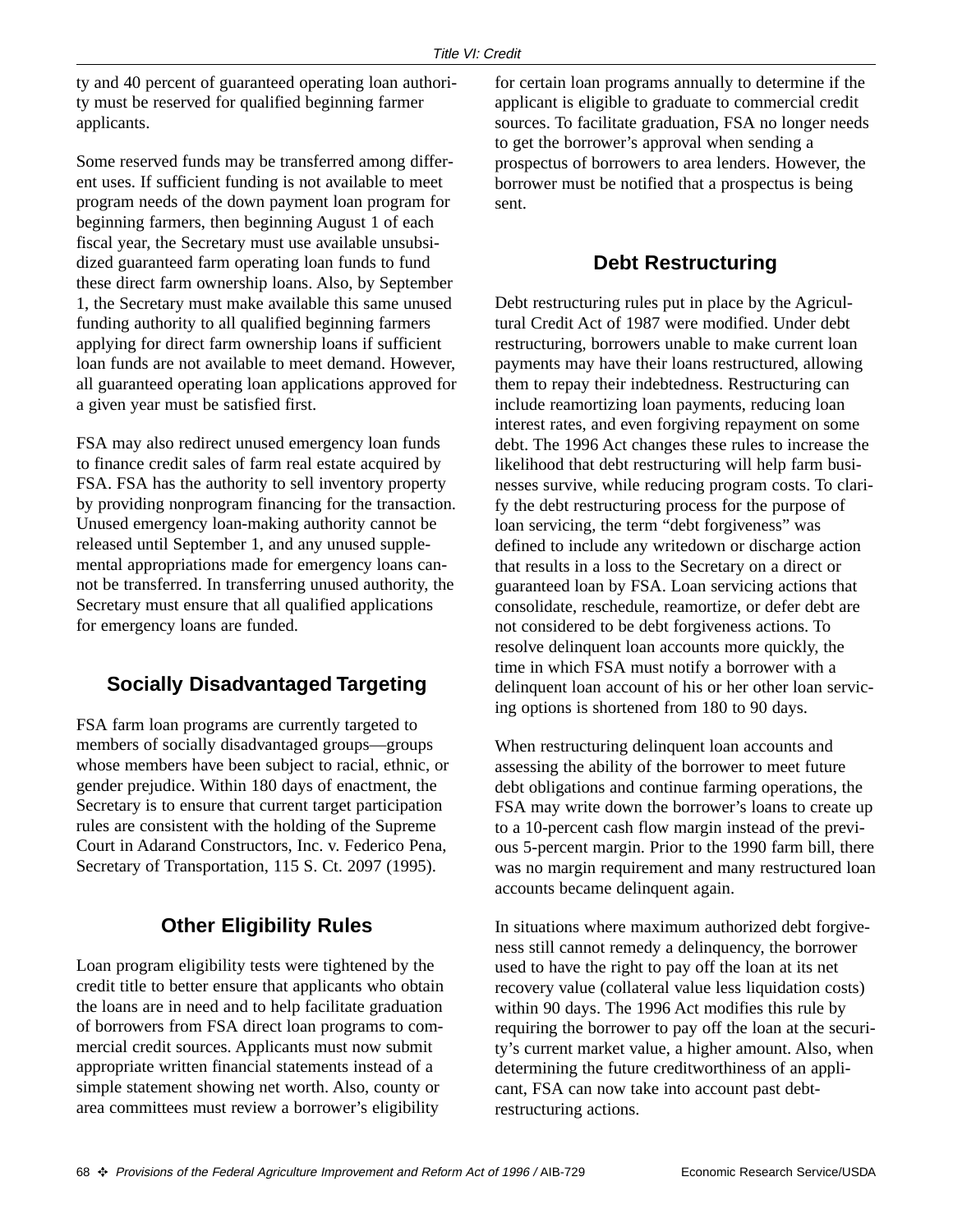The credit title puts new limits on the eligibility of borrowers for debt forgiveness and for future loans. A direct loan borrower is now limited to just one instance of debt forgiveness, regardless of the debt-servicing mechanism used for the forgiveness. Borrowers whose default on a direct or guaranteed loan results in debt forgiveness by FSA will no longer be eligible for new or additional direct or guaranteed loans. An exception allows FSA to provide direct or guaranteed farm operating loans for annual farm or ranch operating expenses to borrowers that received a section 353 debt writedown.

Borrowers with a delinquent FSA loan are now prohibited from new obtaining direct operating loans. Previous law allowed direct loans for essential operating expenses and family living even if existing debt could not be repaid. Also, loans may no longer be rescheduled or reamortized outside the normal servicing process without a portion of the interest due being paid by the borrower. In the past, borrowers with delinquent accounts did not have to make any payments to be eligible for these loan servicing options.

#### **Inventory Property Management**

New rules for the management and sale of real estate acquired by the FSA as collateral on defaulted loans greatly expedite sale procedures and will reduce program costs. Previous rules were complex, providing certain groups of people preference in renting or purchasing FSA's acquired property. These cumbersome rules resulted in acquired property of the Government being held in inventory for years before being sold.

Under the 1996 Act, real property must be advertised for sale within 15 days of acquisition. Unleased real property in inventory prior to enactment must be offered for sale within 60 days of enactment. Property under a lease must be offered for sale within 60 days of the expiration of the lease. New leases on FSA inventory property are now prohibited, except that FSA may provide leases for up to 18 months to qualifying beginning farmers if authority or funding is not available for a credit sale or a direct farm ownership loan. Rental rates are to be determined by the income producing capability of the property, and the rental agreement must end when funding becomes available. Also, homestead protection rules were modified by shortening the time period from 90 to 30 days after FSA acquisition that the borrower may apply.

Property must be advertised for sale to beginning farmers within 15 days of acquisition and then advertised for sale to the highest bidder within 75 days from the date of acquisition if a beginning farmer does not first buy the property. If more than one beginning farmer applicant submits an offer to purchase property, the selection between qualified applicants is to be made randomly by FSA. A person can request a review by the FSA State Director within 30 days concerning their beginning farmer status for purposes of acquiring farm inventory property. The State Director is to provide an expedited decision on the requested review and the Secretary is to report to Congress on whether the reviews are having an adverse impact on the selling of accumulated farm properties.

If an acceptable offer by a qualified beginning farmer is not received by the 75th day after aquisition, the property must be sold to the highest bidder at a public sale within 30 days. If an acceptable bid is not obtained, then the property must be sold by negotiated sale at the best price obtainable. All interests in the property will convey to the purchaser, but the Secretary, for conservation purposes, may grant or sell an easement, restriction, development right, or similar rights to a State or local government body or a private nonprofit organization.

FSA can no longer establish wetland conservation easements on inventory real property that was used as cropland at the time of acquisition or that was used for farming during any of the previous 5 years. The 1990 Act had allowed the establishment of wetland easements on existing cropland. Also, FSA is no longer permitted to place conservation easements on a borrower's security property (FSA collateral). Instead, the FSA may enter into contracts with the borrower for conservation, recreation, and wildlife purposes. FSA is no longer prohibited from receiving compensation when transferring real property for conservation purposes to other Federal or State agencies. When transferring inventory property, FSA must now provide two public notices of the transfer and hold a public hearing if requested, plus FSA must also inform the Governor and at least one elected County official prior to the transfer. Finally, special rules for real property located on an Indian reservation were slightly modified and the outdated inventory property demonstration project with the Farm Credit System, which was authorized by the Agricultural Credit Act of 1987, was repealed.